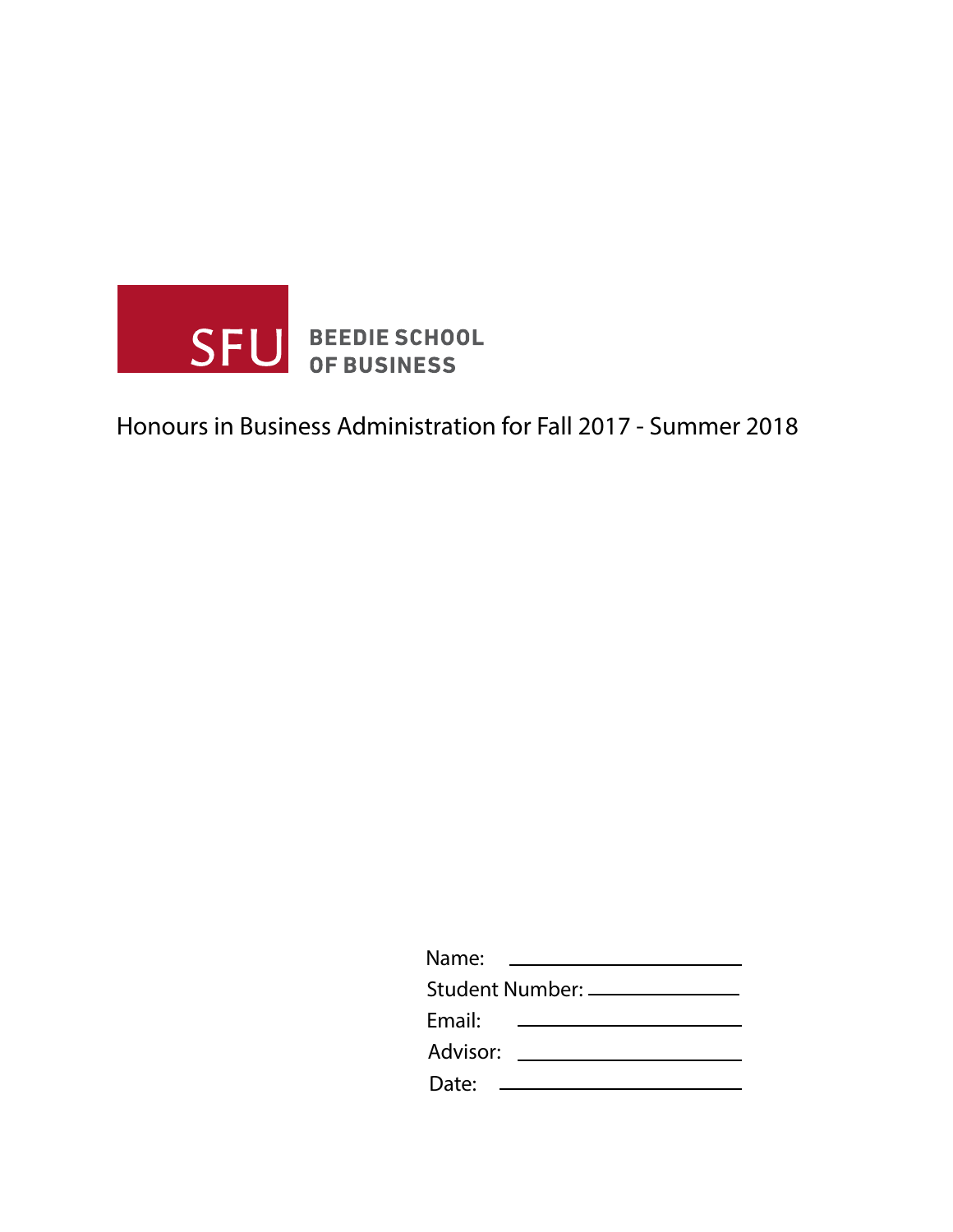Fall 2017 - Summer 2018

|                                                                                                                                                                                                                                                                                                                                                                                                                                                                                                                                                                                                                   | Requirement Met [                                                                                                                                                                                                                                                                                                                                                                                             | <u>Hollouis in business Administration Course Requirements</u>                                                                                                                                                                                                                                                                                                                                                                                                                                                                                                                                                                                   | <b>Requirement Met</b>                                                                                                                                                                                                                                                                                                                                                                                                                                                                                                                                                                                   |  |  |  |
|-------------------------------------------------------------------------------------------------------------------------------------------------------------------------------------------------------------------------------------------------------------------------------------------------------------------------------------------------------------------------------------------------------------------------------------------------------------------------------------------------------------------------------------------------------------------------------------------------------------------|---------------------------------------------------------------------------------------------------------------------------------------------------------------------------------------------------------------------------------------------------------------------------------------------------------------------------------------------------------------------------------------------------------------|--------------------------------------------------------------------------------------------------------------------------------------------------------------------------------------------------------------------------------------------------------------------------------------------------------------------------------------------------------------------------------------------------------------------------------------------------------------------------------------------------------------------------------------------------------------------------------------------------------------------------------------------------|----------------------------------------------------------------------------------------------------------------------------------------------------------------------------------------------------------------------------------------------------------------------------------------------------------------------------------------------------------------------------------------------------------------------------------------------------------------------------------------------------------------------------------------------------------------------------------------------------------|--|--|--|
| <b>Business Foundation Program (BFP)</b><br>Minimum 'C-' grade required                                                                                                                                                                                                                                                                                                                                                                                                                                                                                                                                           |                                                                                                                                                                                                                                                                                                                                                                                                               | <b>Grade Requirements</b><br>The BBA requires the following grade point averages:                                                                                                                                                                                                                                                                                                                                                                                                                                                                                                                                                                |                                                                                                                                                                                                                                                                                                                                                                                                                                                                                                                                                                                                          |  |  |  |
| YES $\Box$ NO $\Box$<br>Admit term Fall 2014 or later<br>BUS 201-3* (Students entering directly from high school)<br>BUS 202-3* (Students entering via internal / external transfer)                                                                                                                                                                                                                                                                                                                                                                                                                              |                                                                                                                                                                                                                                                                                                                                                                                                               | - Current cumulative GPA (min 3.00)<br>Current cumulative UDGPA (min 3.00<br>Current GPA on all BUS & BUEC courses (min 3.00)<br>Current GPA on all UD BUS & BUEC courses (min 3.00)                                                                                                                                                                                                                                                                                                                                                                                                                                                             |                                                                                                                                                                                                                                                                                                                                                                                                                                                                                                                                                                                                          |  |  |  |
| *Students must complete the Business Foundation Program within their<br>first term at the Beedie School of Business.                                                                                                                                                                                                                                                                                                                                                                                                                                                                                              |                                                                                                                                                                                                                                                                                                                                                                                                               | The Beedie School of Business requires a minimum 2.30 overall SFU<br>Business course GPA for entry into all 300 and 400 level business courses.                                                                                                                                                                                                                                                                                                                                                                                                                                                                                                  |                                                                                                                                                                                                                                                                                                                                                                                                                                                                                                                                                                                                          |  |  |  |
| Requirement Met                                                                                                                                                                                                                                                                                                                                                                                                                                                                                                                                                                                                   |                                                                                                                                                                                                                                                                                                                                                                                                               | <b>Requirement Met</b>                                                                                                                                                                                                                                                                                                                                                                                                                                                                                                                                                                                                                           |                                                                                                                                                                                                                                                                                                                                                                                                                                                                                                                                                                                                          |  |  |  |
| <b>Lower Division Requirements</b><br>Minimum 'C-' grade required                                                                                                                                                                                                                                                                                                                                                                                                                                                                                                                                                 | Minimum 'C-' grade required                                                                                                                                                                                                                                                                                                                                                                                   | Writing, Quantitative & Breadth (WQB) Requirement                                                                                                                                                                                                                                                                                                                                                                                                                                                                                                                                                                                                | <b>Business Career Passport</b>                                                                                                                                                                                                                                                                                                                                                                                                                                                                                                                                                                          |  |  |  |
| BUEC 232-4 (or STAT 270) ____<br>BUS 207-3 (or ECON 201) ____<br>BUS 217W ____<br>BUS 237-3 _____<br>BUS 251-3<br>BUS 254-3<br>BUS 272-3<br>ECON 103-4<br>ECON 105-4<br>MATH 157-3 (or MATH 150/151/154) ___<br>And any one of*:<br>ENGL 111W-3 _____ PHIL 105-3 ___<br>ENGL 112W-3 _____ PHIL 100W-3 ____<br>ENGL 113W-3 _____ PHIL 120W-3 ____<br>ENGL 114W-3 _____ WL 101W-3 ____<br>ENGL 115W-3 _____ WL 103W-3 ____<br>ENGL 199W-3 ______ WL 104W-3 ____<br>*Any one of these courses may be replaced by<br>any three unspecified transfer units in English or in<br>ENGL-Writing at the 100- or 200- level. | are elective courses (i.e. non-BUS, non-BUEC)**.<br>at SFU and before their 75th unit.<br><u>6 units of Quantitative (Q): ____</u> ____<br>24 units of Breadth**:<br>18 units of (B)-designated breadth as follows:<br>- 6 units of B-Science (B-Sci)<br>6 units of additional, (B)-designated<br>or undesignated breadth**<br>BUEC requirements below.<br>Beedie Undergraduate Program for more information. | W & Q requirements may be satisfied by completion of<br>applicable major required courses. However, Breadth courses<br>*Must be met by taking one lower division 'W' course and<br>BUS 360W. Students are required to complete BUS 360W<br>- 6 units of B-Social Sciences (B-Soc) ______ ____<br>- 6 units of B-Humanities (B-Hum) _______ __<br>**Breadth courses may be applied to the non-BUS / non-<br>For more information regarding WQB requirements, please<br>visit: sfu.ca/ugcr/for_students/wgb_requirements.html<br>Students admitted to SFU before Fall 2006 are required to<br>complete Group Requirements. Please consult with the | YES $\Box$<br>NO<br>All students must complete the 6<br>workshops listed below within their first<br>12 months in Business.<br>Passport workshops include:<br>· Self-Assessment & Finding Your<br>Fit<br>• Competitive Cover Letters<br>• Networking & Business Etiquette<br>• Interview Preparation Tactics<br>• Professional Business Resumes<br>• Job Search Strategies & Career<br>Management<br>Enrollment and participation in the<br>workshops must be recorded with the<br>Career Management Centre (CMC).<br>To learn more and/or to<br>register, please visit:<br>beedie.sfu.ca/careerpassport |  |  |  |
|                                                                                                                                                                                                                                                                                                                                                                                                                                                                                                                                                                                                                   |                                                                                                                                                                                                                                                                                                                                                                                                               |                                                                                                                                                                                                                                                                                                                                                                                                                                                                                                                                                                                                                                                  | Requirement Met                                                                                                                                                                                                                                                                                                                                                                                                                                                                                                                                                                                          |  |  |  |
| One of the following international business courses:<br>BUS 410-3<br>BUS 346-3<br>BUS 447-3                                                                                                                                                                                                                                                                                                                                                                                                                                                                                                                       |                                                                                                                                                                                                                                                                                                                                                                                                               | BUS 417-4 ________ BUS 418-3 ________ BUS 430-3 _________ BUS 431-3 _________ BUS 432-3 ____                                                                                                                                                                                                                                                                                                                                                                                                                                                                                                                                                     |                                                                                                                                                                                                                                                                                                                                                                                                                                                                                                                                                                                                          |  |  |  |
|                                                                                                                                                                                                                                                                                                                                                                                                                                                                                                                                                                                                                   |                                                                                                                                                                                                                                                                                                                                                                                                               |                                                                                                                                                                                                                                                                                                                                                                                                                                                                                                                                                                                                                                                  | <b>Requirement Met</b>                                                                                                                                                                                                                                                                                                                                                                                                                                                                                                                                                                                   |  |  |  |
| Non-Business/Non-BUEC Requirement<br>Students must complete a minimum of 36 total units of non-BUS/BUEC coursework, during their degree. These courses may be at any level (example: MATH<br>157-3, EDUC 311-3) and may also be counted towards the completion of the Breadth portion of the WQB requirements.                                                                                                                                                                                                                                                                                                    | Non-Business / Non-BUEC coursework to date:                                                                                                                                                                                                                                                                                                                                                                   |                                                                                                                                                                                                                                                                                                                                                                                                                                                                                                                                                                                                                                                  |                                                                                                                                                                                                                                                                                                                                                                                                                                                                                                                                                                                                          |  |  |  |
|                                                                                                                                                                                                                                                                                                                                                                                                                                                                                                                                                                                                                   |                                                                                                                                                                                                                                                                                                                                                                                                               |                                                                                                                                                                                                                                                                                                                                                                                                                                                                                                                                                                                                                                                  | <b>Requirement Met</b>                                                                                                                                                                                                                                                                                                                                                                                                                                                                                                                                                                                   |  |  |  |
| <b>Business Core Course Requirements</b><br>Minimum 'C-' grade required                                                                                                                                                                                                                                                                                                                                                                                                                                                                                                                                           |                                                                                                                                                                                                                                                                                                                                                                                                               |                                                                                                                                                                                                                                                                                                                                                                                                                                                                                                                                                                                                                                                  |                                                                                                                                                                                                                                                                                                                                                                                                                                                                                                                                                                                                          |  |  |  |
| BUS 303-3<br>BUS 312-4<br>BUS 374-3 or BUS 381-3<br>BUS 393-3<br>*Students are recommended to complete BUS 360W at SFU before their 75th unit. **Students are required to complete BUS 478 at SFU.                                                                                                                                                                                                                                                                                                                                                                                                                | BUS 336-4<br>BUS 478-3**                                                                                                                                                                                                                                                                                                                                                                                      | BUS 343-3                                                                                                                                                                                                                                                                                                                                                                                                                                                                                                                                                                                                                                        | BUS 360W-4*                                                                                                                                                                                                                                                                                                                                                                                                                                                                                                                                                                                              |  |  |  |

Responsibility: The ultimate responsibility for completeness and correctness of course selection, for compliance with and completion of program and degree requirements and for the observance of regulations and deadlines rests with the student. Faculty advisors and staff are available to give advice and guidance, but it is the responsibility of the student to be familiar with the information in the University calendar.